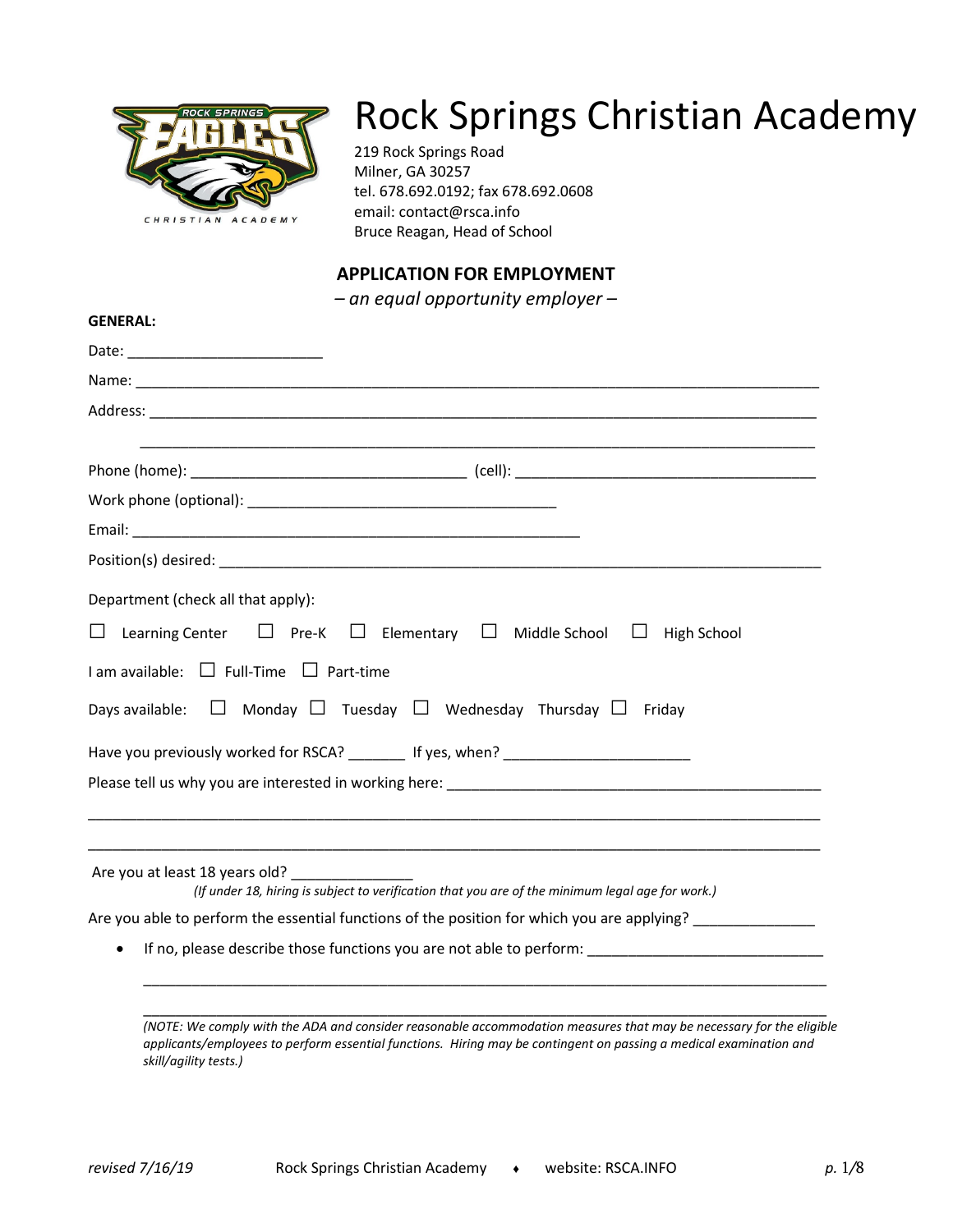Have you ever been convicted of a criminal offense (i.e., a felony or misdemeanor)? \_\_\_\_\_\_\_\_

If Yes, state the nature of the crime(s), date and place of conviction, and disposition of the case: \_\_\_\_\_\_\_\_\_

| CHRISTIAN FAITH: Because of the nature of Christian ministry, we are concerned that our employees be committed<br>to a Biblical perspective. The following questions will help both Rock Springs Christian Academy and you, the<br>applicant, evaluate your compatibility with the work environment and spiritual focus at RSCA. |  |  |  |  |  |
|----------------------------------------------------------------------------------------------------------------------------------------------------------------------------------------------------------------------------------------------------------------------------------------------------------------------------------|--|--|--|--|--|
|                                                                                                                                                                                                                                                                                                                                  |  |  |  |  |  |
|                                                                                                                                                                                                                                                                                                                                  |  |  |  |  |  |
|                                                                                                                                                                                                                                                                                                                                  |  |  |  |  |  |
|                                                                                                                                                                                                                                                                                                                                  |  |  |  |  |  |
|                                                                                                                                                                                                                                                                                                                                  |  |  |  |  |  |
| In what ways are you involved in your church and/or other Christian organizations?                                                                                                                                                                                                                                               |  |  |  |  |  |
|                                                                                                                                                                                                                                                                                                                                  |  |  |  |  |  |
| Give your own definition of a Christian:                                                                                                                                                                                                                                                                                         |  |  |  |  |  |
|                                                                                                                                                                                                                                                                                                                                  |  |  |  |  |  |
|                                                                                                                                                                                                                                                                                                                                  |  |  |  |  |  |
|                                                                                                                                                                                                                                                                                                                                  |  |  |  |  |  |
|                                                                                                                                                                                                                                                                                                                                  |  |  |  |  |  |
| Please give an account of your Christian experience (use additional paper if necessary):                                                                                                                                                                                                                                         |  |  |  |  |  |
|                                                                                                                                                                                                                                                                                                                                  |  |  |  |  |  |
|                                                                                                                                                                                                                                                                                                                                  |  |  |  |  |  |
| What is your motivation in seeking a position in a Christian school?                                                                                                                                                                                                                                                             |  |  |  |  |  |
|                                                                                                                                                                                                                                                                                                                                  |  |  |  |  |  |
| What do you believe is the unique function of the Christian school?                                                                                                                                                                                                                                                              |  |  |  |  |  |
|                                                                                                                                                                                                                                                                                                                                  |  |  |  |  |  |
|                                                                                                                                                                                                                                                                                                                                  |  |  |  |  |  |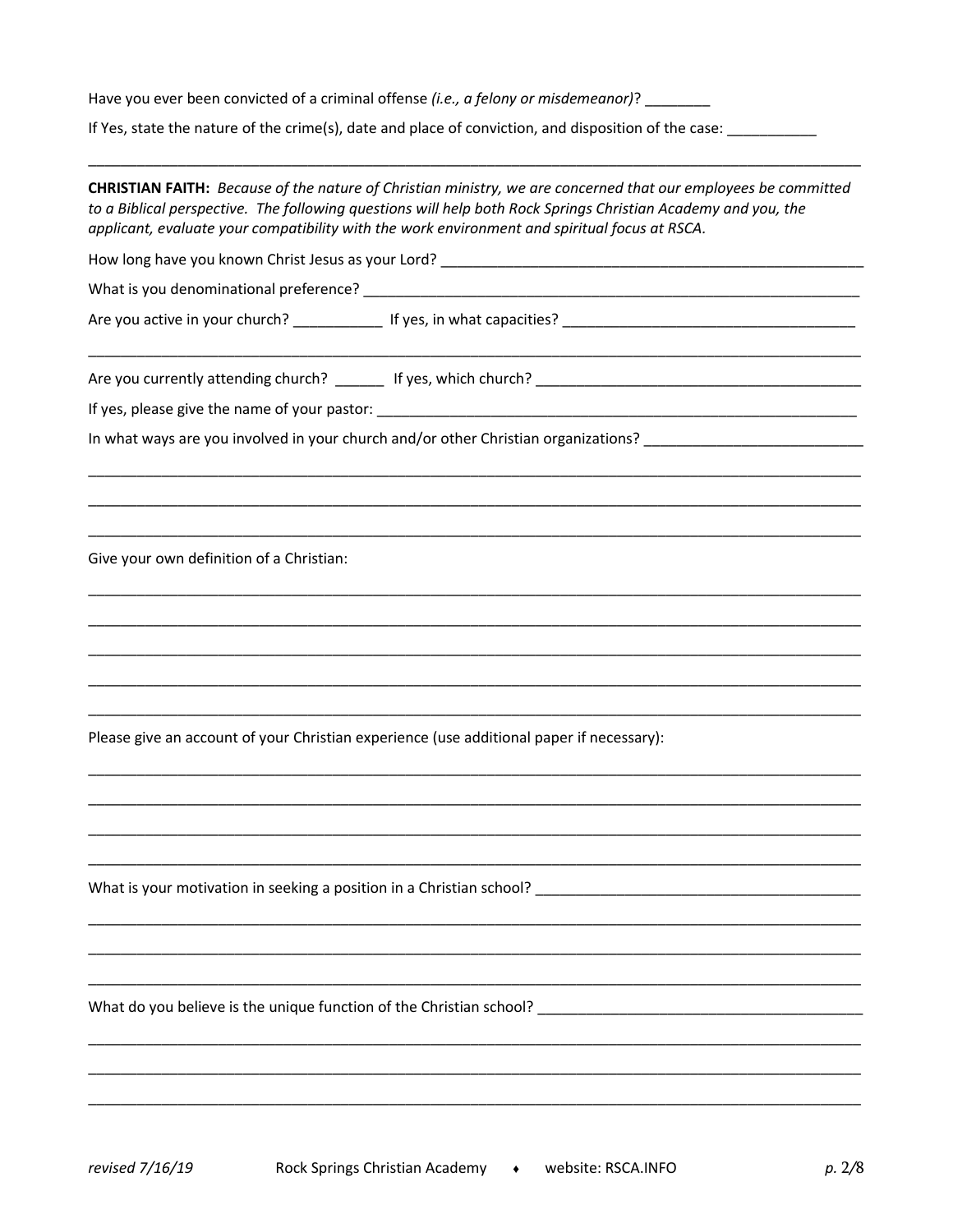#### **CERTIFICATION:**

List types of certificates held (please include a copy of any current teaching certifications):

\_\_\_\_\_\_\_\_\_\_\_\_\_\_\_\_\_\_\_\_\_\_\_\_\_\_\_\_\_\_\_\_\_\_\_\_\_\_\_\_\_\_\_\_\_\_\_\_\_\_\_\_\_\_\_\_\_\_\_\_\_\_\_\_\_\_\_\_\_\_\_\_\_\_\_\_\_\_\_\_\_\_\_\_\_\_\_\_\_\_\_\_\_\_\_ \_\_\_\_\_\_\_\_\_\_\_\_\_\_\_\_\_\_\_\_\_\_\_\_\_\_\_\_\_\_\_\_\_\_\_\_\_\_\_\_\_\_\_\_\_\_\_\_\_\_\_\_\_\_\_\_\_\_\_\_\_\_\_\_\_\_\_\_\_\_\_\_\_\_\_\_\_\_\_\_\_\_\_\_\_\_\_\_\_\_\_\_\_\_\_

\_\_\_\_\_\_\_\_\_\_\_\_\_\_\_\_\_\_\_\_\_\_\_\_\_\_\_\_\_\_\_\_\_\_\_\_\_\_\_\_\_\_\_\_\_\_\_\_\_\_\_\_\_\_\_\_\_\_\_\_\_\_\_\_\_\_\_\_\_\_\_\_\_\_\_\_\_\_\_\_\_\_\_\_\_\_\_\_\_\_\_\_\_\_\_ \_\_\_\_\_\_\_\_\_\_\_\_\_\_\_\_\_\_\_\_\_\_\_\_\_\_\_\_\_\_\_\_\_\_\_\_\_\_\_\_\_\_\_\_\_\_\_\_\_\_\_\_\_\_\_\_\_\_\_\_\_\_\_\_\_\_\_\_\_\_\_\_\_\_\_\_\_\_\_\_\_\_\_\_\_\_\_\_\_\_\_\_\_\_\_

\_\_\_\_\_\_\_\_\_\_\_\_\_\_\_\_\_\_\_\_\_\_\_\_\_\_\_\_\_\_\_\_\_\_\_\_\_\_\_\_\_\_\_\_\_\_\_\_\_\_\_\_\_\_\_\_\_\_\_\_\_\_\_\_\_\_\_\_\_\_\_\_\_\_\_\_\_\_\_\_\_\_\_\_\_\_\_\_\_\_\_\_\_\_ \_\_\_\_\_\_\_\_\_\_\_\_\_\_\_\_\_\_\_\_\_\_\_\_\_\_\_\_\_\_\_\_\_\_\_\_\_\_\_\_\_\_\_\_\_\_\_\_\_\_\_\_\_\_\_\_\_\_\_\_\_\_\_\_\_\_\_\_\_\_\_\_\_\_\_\_\_\_\_\_\_\_\_\_\_\_\_\_\_\_\_\_\_\_\_

\_\_\_\_\_\_\_\_\_\_\_\_\_\_\_\_\_\_\_\_\_\_\_\_\_\_\_\_\_\_\_\_\_\_\_\_\_\_\_\_\_\_\_\_\_\_\_\_\_\_\_\_\_\_\_\_\_\_\_\_\_\_\_\_\_\_\_\_\_\_\_\_\_\_\_\_\_\_\_\_\_\_\_\_\_\_\_\_\_\_\_\_\_\_\_ \_\_\_\_\_\_\_\_\_\_\_\_\_\_\_\_\_\_\_\_\_\_\_\_\_\_\_\_\_\_\_\_\_\_\_\_\_\_\_\_\_\_\_\_\_\_\_\_\_\_\_\_\_\_\_\_\_\_\_\_\_\_\_\_\_\_\_\_\_\_\_\_\_\_\_\_\_\_\_\_\_\_\_\_\_\_\_\_\_\_\_\_\_\_\_ \_\_\_\_\_\_\_\_\_\_\_\_\_\_\_\_\_\_\_\_\_\_\_\_\_\_\_\_\_\_\_\_\_\_\_\_\_\_\_\_\_\_\_\_\_\_\_\_\_\_\_\_\_\_\_\_\_\_\_\_\_\_\_\_\_\_\_\_\_\_\_\_\_\_\_\_\_\_\_\_\_\_\_\_\_\_\_\_\_\_\_\_\_\_\_ \_\_\_\_\_\_\_\_\_\_\_\_\_\_\_\_\_\_\_\_\_\_\_\_\_\_\_\_\_\_\_\_\_\_\_\_\_\_\_\_\_\_\_\_\_\_\_\_\_\_\_\_\_\_\_\_\_\_\_\_\_\_\_\_\_\_\_\_\_\_\_\_\_\_\_\_\_\_\_\_\_\_\_\_\_\_\_\_\_\_\_\_\_\_\_ \_\_\_\_\_\_\_\_\_\_\_\_\_\_\_\_\_\_\_\_\_\_\_\_\_\_\_\_\_\_\_\_\_\_\_\_\_\_\_\_\_\_\_\_\_\_\_\_\_\_\_\_\_\_\_\_\_\_\_\_\_\_\_\_\_\_\_\_\_\_\_\_\_\_\_\_\_\_\_\_\_\_\_\_\_\_\_\_\_\_\_\_\_\_\_

List subjects/grade levels you prefer to teach:

Circle any of the following for which you have special training, experience, or interest:

| Art                       | School Newspaper           | <b>Chalk Talks</b>     | Basketball |
|---------------------------|----------------------------|------------------------|------------|
| Science                   | <b>Computer Technology</b> | Nature Study           | Drama      |
| Storytelling              | Penmanship                 | <b>Track and Field</b> | Other      |
| <b>Physical Education</b> | School Programs            | Soccer                 |            |

Please tell us about any service activities which you have guided or assisted:

What Christian Education courses have you taken? \_\_\_\_\_\_\_\_\_\_\_\_\_\_\_\_\_\_\_\_\_\_\_\_\_\_\_\_\_\_\_\_\_\_\_\_\_\_\_\_\_\_\_\_\_\_\_\_\_\_\_\_\_

#### **EDUCATION, TRAINING, AND EXPERIENCE:** *Please list schools attended, degrees, etc.*

|                                 |                                                        | Years attended: _________________      |  |  |
|---------------------------------|--------------------------------------------------------|----------------------------------------|--|--|
|                                 | Did you graduate? If yes, date: Diploma/Degree awarded |                                        |  |  |
| Address:                        |                                                        | Years attended: Nearly Means attended: |  |  |
| Did you graduate? If yes, date: | Diploma/Degree awarded                                 |                                        |  |  |

\_\_\_\_\_\_\_\_\_\_\_\_\_\_\_\_\_\_\_\_\_\_\_\_\_\_\_\_\_\_\_\_\_\_\_\_\_\_\_\_\_\_\_\_\_\_\_\_\_\_\_\_\_\_\_\_\_\_\_\_\_\_\_\_\_\_\_\_\_\_\_\_\_\_\_\_\_\_\_\_\_\_\_\_\_\_\_\_\_\_\_\_\_\_\_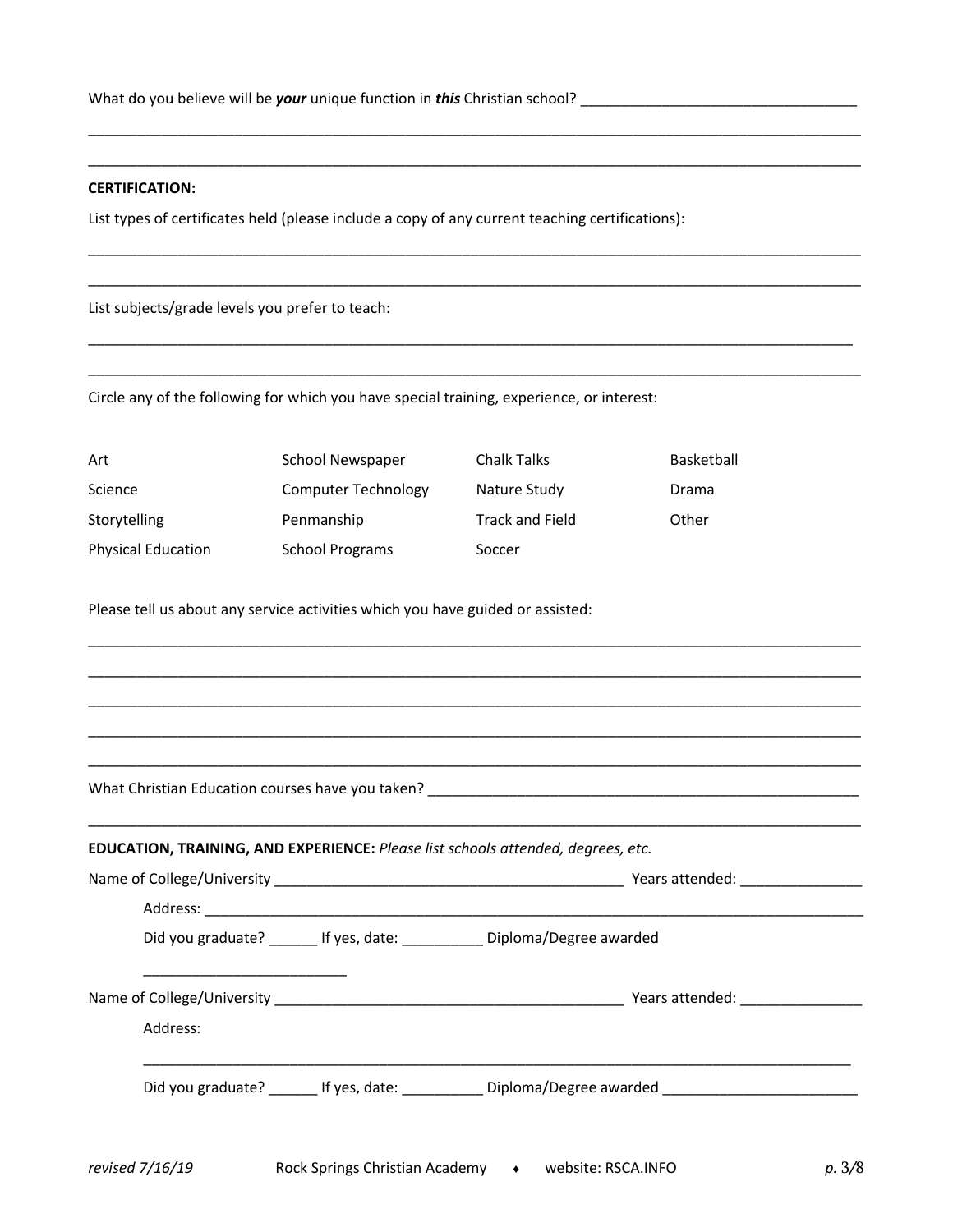|                             |  | Did you graduate? ________ If yes, date: ______________ Diploma/Degree awarded _______________________________    |  |  |
|-----------------------------|--|-------------------------------------------------------------------------------------------------------------------|--|--|
|                             |  |                                                                                                                   |  |  |
|                             |  |                                                                                                                   |  |  |
|                             |  | Did you graduate? ________ If yes, date: _____________Diploma/Degree awarded _______________________              |  |  |
| <b>Teaching Applicants:</b> |  |                                                                                                                   |  |  |
|                             |  | Do you have your teaching certification? _____________ If so, from which state? ___________________               |  |  |
| $\bullet$                   |  |                                                                                                                   |  |  |
|                             |  | If applying for a Pre-K position, do you have Early Childhood Education units?                                    |  |  |
|                             |  | If yes, list classes completed below and attach certificates and transcripts:                                     |  |  |
|                             |  |                                                                                                                   |  |  |
|                             |  |                                                                                                                   |  |  |
|                             |  |                                                                                                                   |  |  |
|                             |  |                                                                                                                   |  |  |
|                             |  |                                                                                                                   |  |  |
|                             |  |                                                                                                                   |  |  |
|                             |  |                                                                                                                   |  |  |
|                             |  | <b>EMPLOYMENT HISTORY:</b> List below all present and past employment starting with your most recent employer. If |  |  |
|                             |  | providing this information on a resume, you may indicate that below. Attach additional pages as necessary.        |  |  |
|                             |  |                                                                                                                   |  |  |
|                             |  |                                                                                                                   |  |  |
|                             |  |                                                                                                                   |  |  |
|                             |  |                                                                                                                   |  |  |
|                             |  |                                                                                                                   |  |  |
|                             |  |                                                                                                                   |  |  |
|                             |  | May we contact this employer for a reference? __________________________________                                  |  |  |
|                             |  |                                                                                                                   |  |  |
|                             |  |                                                                                                                   |  |  |
|                             |  |                                                                                                                   |  |  |
|                             |  |                                                                                                                   |  |  |
|                             |  |                                                                                                                   |  |  |
|                             |  |                                                                                                                   |  |  |
|                             |  | May we contact this employer for a reference? __________________________________                                  |  |  |
|                             |  |                                                                                                                   |  |  |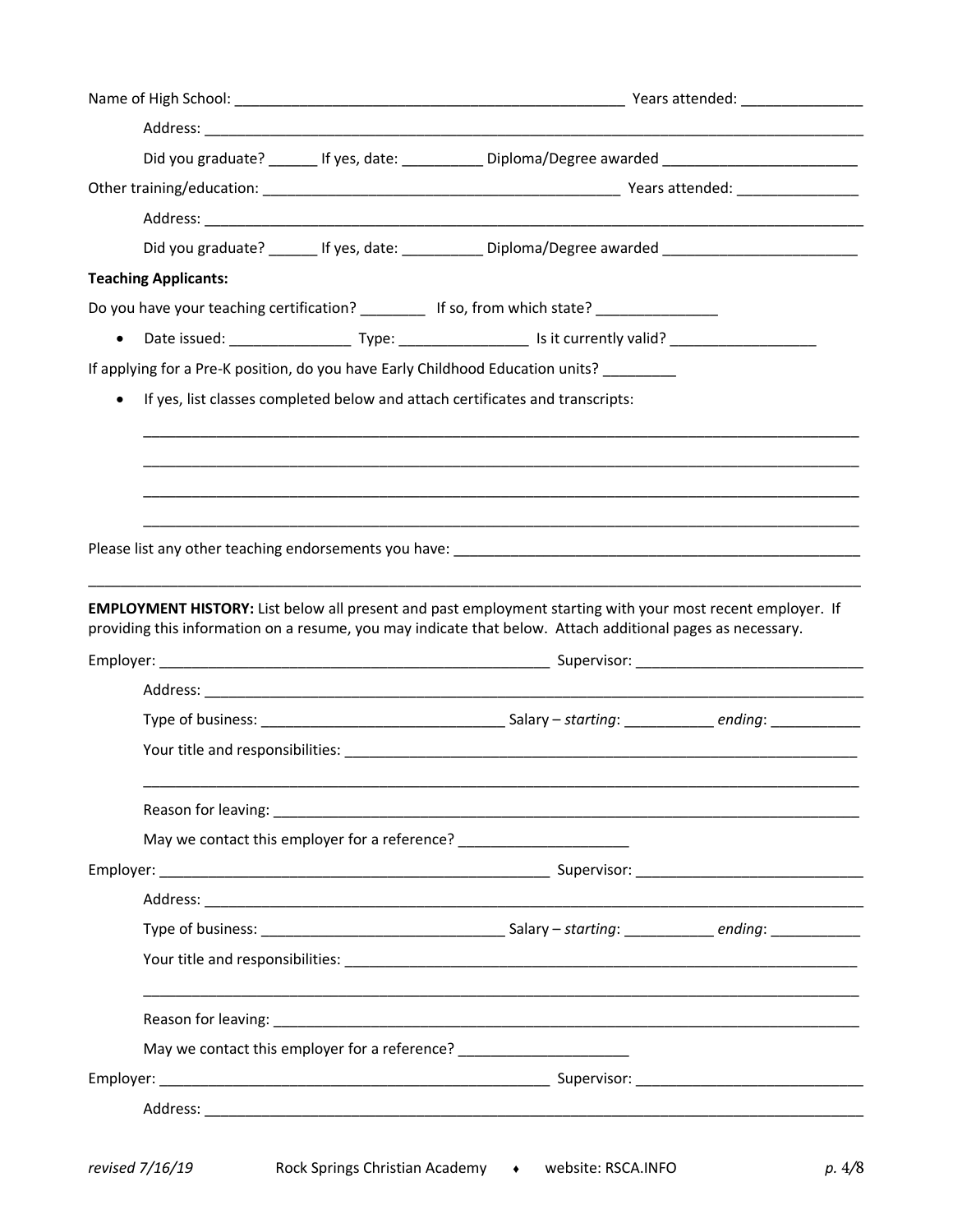| May we contact this employer for a reference? _______________________                                                                   |  |
|-----------------------------------------------------------------------------------------------------------------------------------------|--|
|                                                                                                                                         |  |
|                                                                                                                                         |  |
|                                                                                                                                         |  |
|                                                                                                                                         |  |
|                                                                                                                                         |  |
| May we contact this employer for a reference? __________________________________                                                        |  |
| training, other languages you are fluent in, office skills, and anything else related to the position(s) for which you<br>are applying: |  |
|                                                                                                                                         |  |
|                                                                                                                                         |  |
|                                                                                                                                         |  |
|                                                                                                                                         |  |
|                                                                                                                                         |  |
|                                                                                                                                         |  |
|                                                                                                                                         |  |
|                                                                                                                                         |  |
|                                                                                                                                         |  |
|                                                                                                                                         |  |
|                                                                                                                                         |  |
|                                                                                                                                         |  |
|                                                                                                                                         |  |
|                                                                                                                                         |  |
|                                                                                                                                         |  |
|                                                                                                                                         |  |
|                                                                                                                                         |  |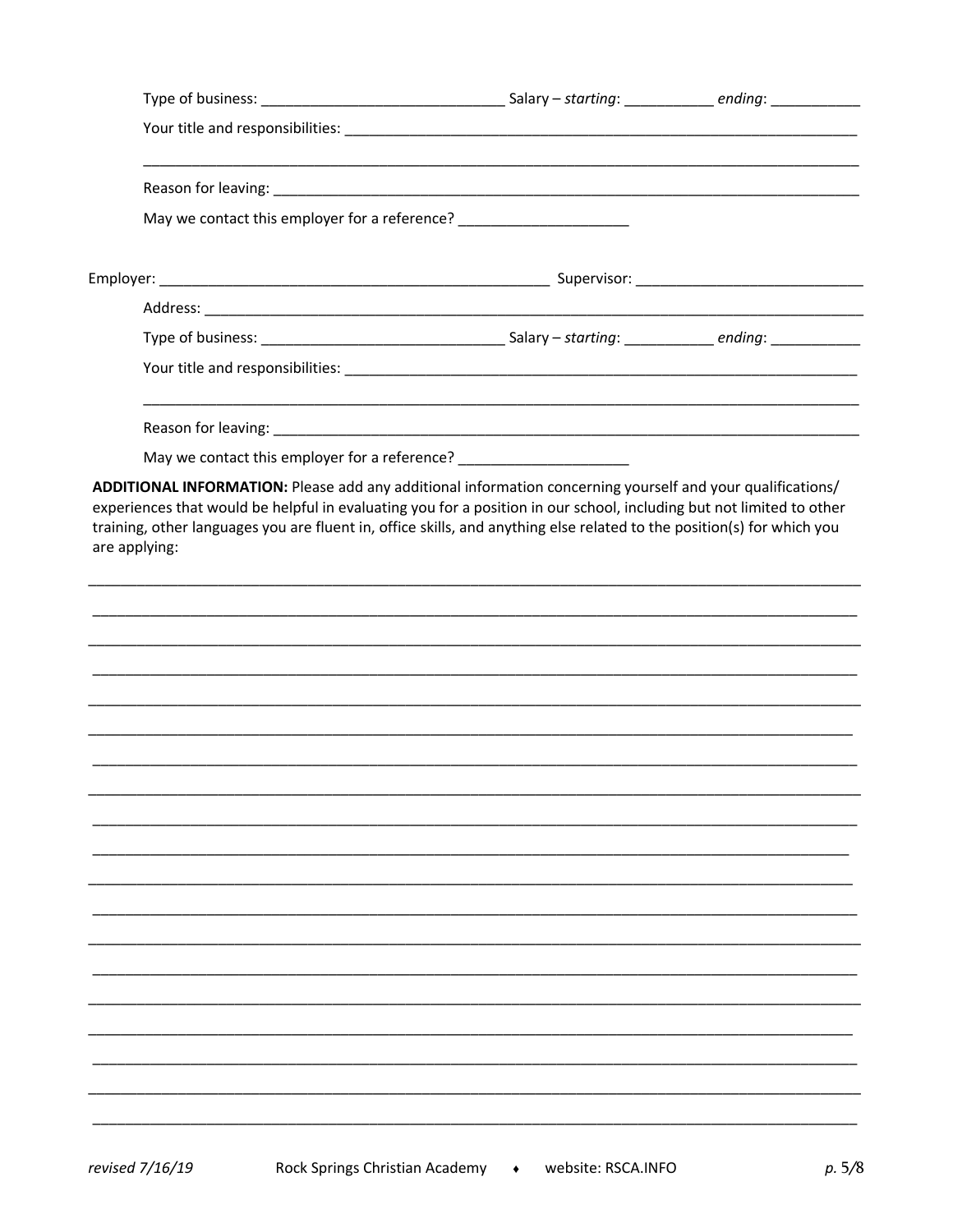REFERENCES: Please list three individuals not related to you who have knowledge of your work performance and character over the last three years.

|  | <u> 1989 - Andrea Santa Alemania, amerikana amerikana amerikana amerikana amerikana amerikana amerikana amerikan</u> |  |
|--|----------------------------------------------------------------------------------------------------------------------|--|
|  |                                                                                                                      |  |
|  |                                                                                                                      |  |
|  |                                                                                                                      |  |
|  | <u> 1999 - Jan Samuel Barbara, margaret eta bat erroman erroman erroman erroman ez erroman ez erroman ez ez ez e</u> |  |
|  |                                                                                                                      |  |
|  |                                                                                                                      |  |
|  |                                                                                                                      |  |
|  |                                                                                                                      |  |
|  |                                                                                                                      |  |
|  |                                                                                                                      |  |
|  |                                                                                                                      |  |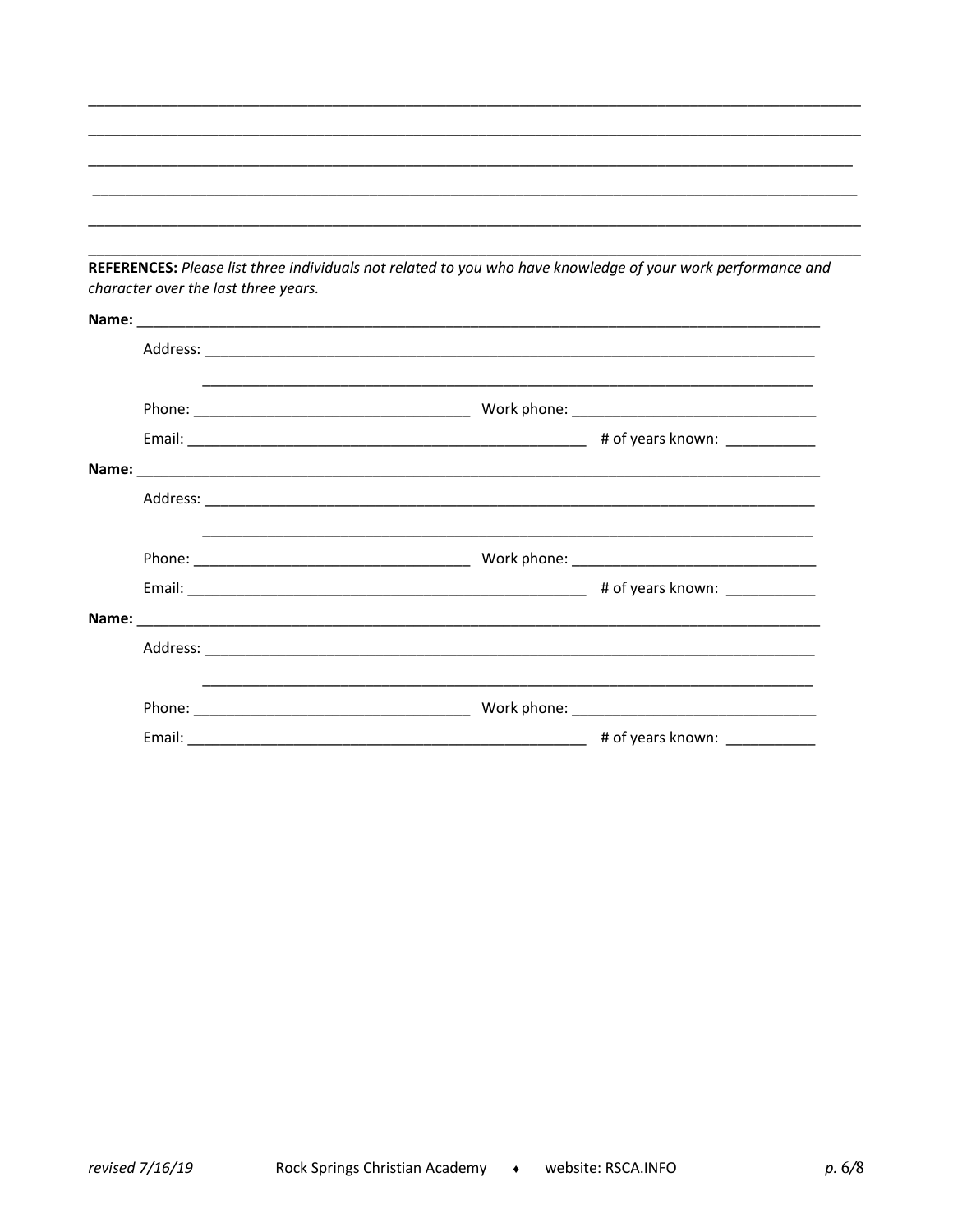**STATEMENT OF FAITH/DOCTRINAL STATEMENT:** *This is the statement of faith for Rock Springs Christian Academy. If it is the statement of your basic Christian convictions also, please indicate this by signing below. If you disagree concerning any points, please state your viewpoint below under "Additional Information" or on a separate paper.*

We believe the BIBLE to be the inspired, infallible, inherent, and authoritative Word of God.

We believe there is one God, eternally existent in three persons: Father, Son, and Holy Spirit.

We believe in the deity of our Lord Christ, in His virgin birth, in His sinless life, in His miracles, in His vicarious and atoning death through His shed blood, in His bodily resurrection, in His ascension to the right hand of the Father, and in His personal return in power and glory.

We believe in the absolute necessity of regeneration by the Holy Spirit for salvation because of the exceeding sinfulness of human nature and that we ae justified on the single ground of faith in the shed blood of Christ and that only by God's grace and through faith are we saved.

We believe in the resurrection of both the saved and the lost; they that are saved unto the resurrection of life and the lost unto the resurrection of damnation.

We believe in the spiritual unity of believers in our Lord Jesus Christ.

We believe in the present ministry of the Holy Spirit, by indwelling the Christian, enabling him to live a Godly life.

Signature \_\_\_\_\_\_\_\_\_\_\_\_\_\_\_\_\_\_\_\_\_\_\_\_\_\_\_\_\_\_\_\_\_\_\_\_\_\_\_\_\_\_\_\_\_\_\_\_\_\_\_\_\_\_\_\_\_\_\_\_\_\_ Date \_\_\_\_\_\_\_\_\_\_\_\_\_\_\_\_\_\_\_